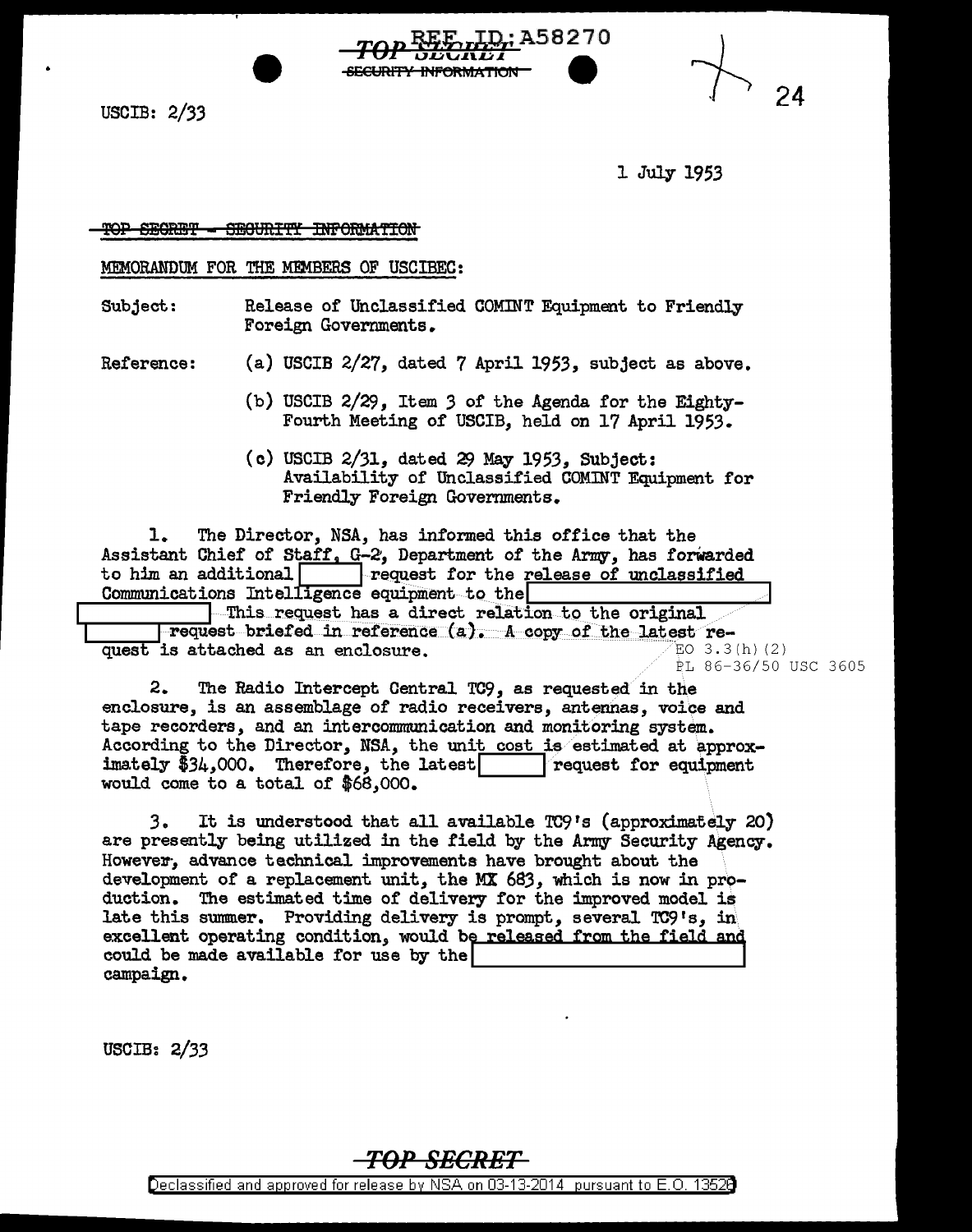

**USCIB: 2/33** 

4. The Director, NSA, has recommended approval of the request providing arrangements can be made on a quid pro quo basis for the provision of

It is requested that your views on the above recommendation  $5.$ be recorded on the attached vote sheet which should be returned to this office by 15 July 1953.  $\overline{E}$  3.3(h)(2)

PL 86-36/50 USC 3605

US L. **TAYLOR** 

aptain, U.S. Navy Executive Secretary, USCIB

**Enclosure** G2-ASA Memo dated 25 May 1953.

USCIB: 2/33

 $-2-$ 

-TOP SECRET-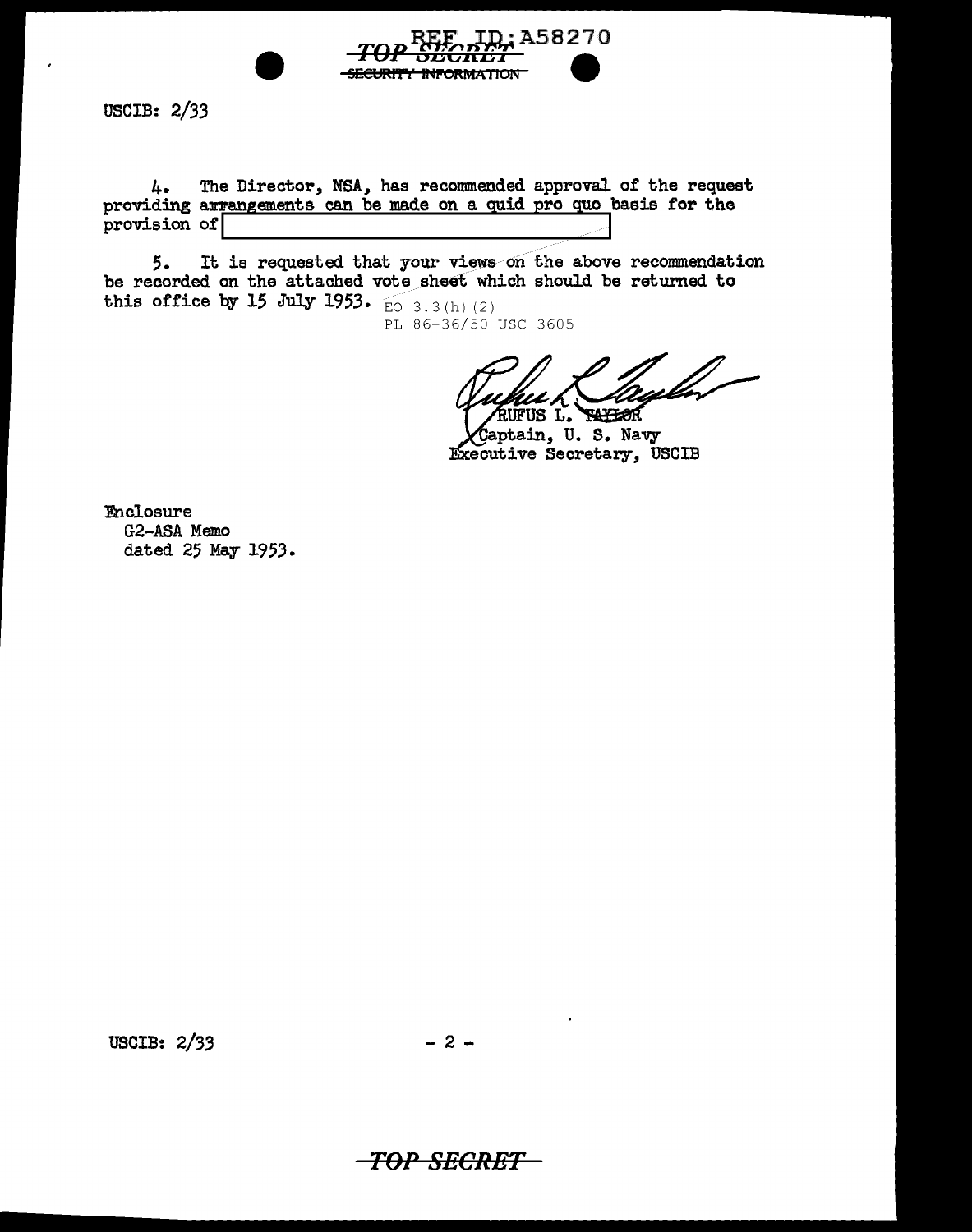TOP SECRET - SECURITY INFORMATION

DEPARTMENT OF THE ARMY OFFICE OF THE ASSISTANT CHIEF OF STAFF, G-2, INTELLIGENCE WASHINGTON 25. D.C.

: A58270

25 May 1953

EO 3.3(h)(2)

PL 86-36/50 USC 3605

 $G2-ASA$ 

SUBJECT: Release of Unclassified COMINT Equipment to the

TO: Director National Security Agency Washington 25, D. C.

1. Reference is made to:

a. Memorandum for the Director, NSA, from G2, DA, subject: "Release of Unclassified Communication Intelligence Equipment to Friendly Foreign Governments," 23 Jan 1953.

b. USCIB 2/27, subject: "Release of Unclassified Communication Intelligence Equipment to Friendly Foreign Governments," 7 Apr 1953.

c. USCIB 2/29, Agenda Item 3, 84th Meeting of USCIB on 17 Apr 1953, tentative minutes concerning USCIB 2/27.

Military Attache, subject: "Assistance d. Letter. Agreement No. DA  $\sqrt{35}$  (INC) 101, Our Contract no. 1046/AM.<sup> $\pi$ </sup> 16 Apr 1953 (copy attached).

2. Concerning the request for COMINT equipment discussed in paragraph 2b of USCIB 2/27 (reference 1b above) and portions of USCIB 2/29 (reference lc above), a check on the availability of the requested equipment within Army supply channels was made on 8 May 1953. The reported availability is as follows:

| <b>SCR-255</b> | no stock                       |
|----------------|--------------------------------|
| <b>SCR-206</b> | 4 at Baltimore Signal Depot    |
|                | (Unserviceable but repairable) |

This reported shortage of equipment in supply channels would not preclude provision of equipment to the subseter, supplying comparable facilities at this time would require withdrawal of equipment from using units or provision from current procurement. Comparable equipment will probably not be available from current procurement for nine to twelve months.

Enclosure to USCIB 2/33 dated 1 July 1953 TOP SECRET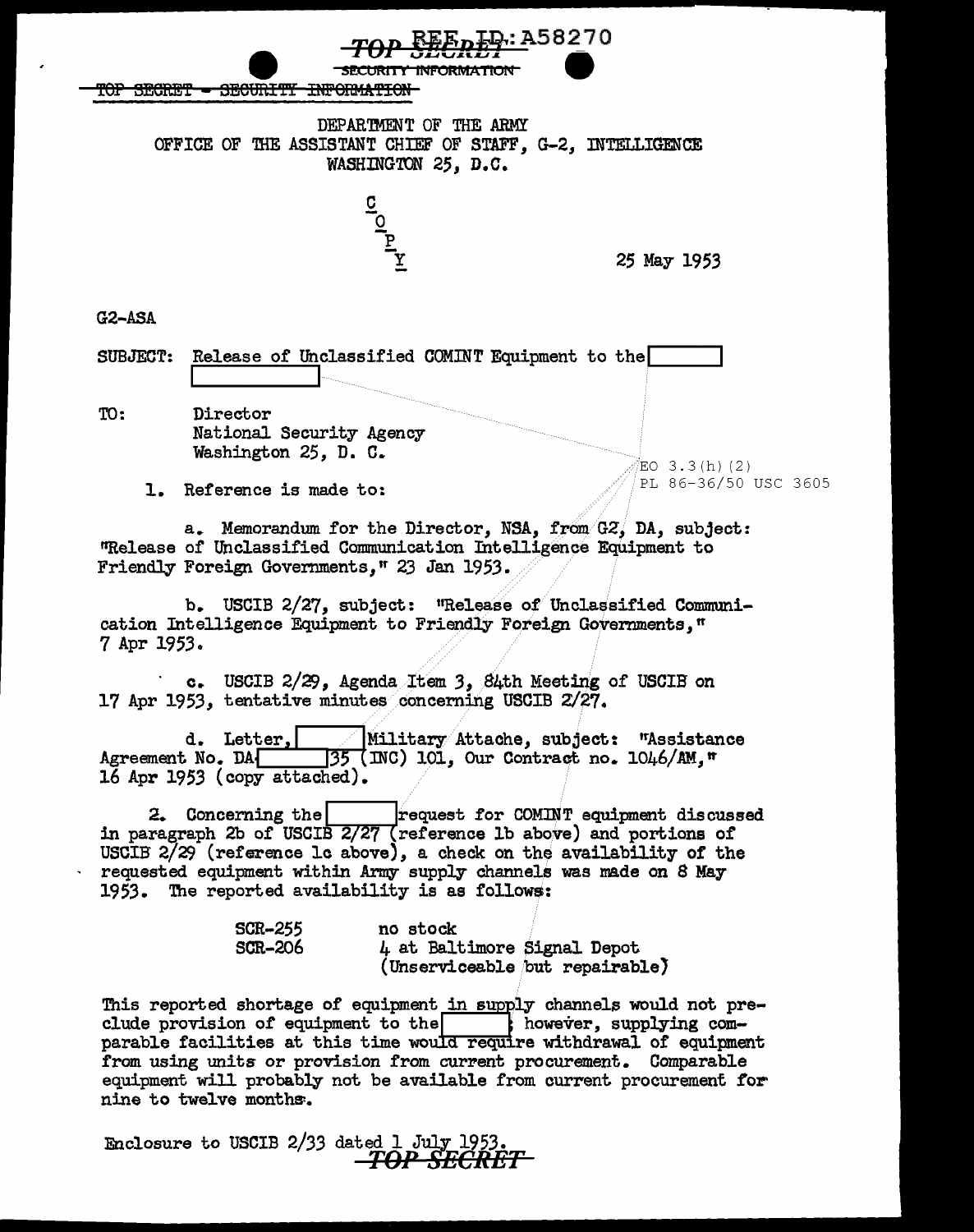<del>)P SECRET</del> SEGURITY INFORMATION

> $\mathbf 0$  $\mathbf{P}$  $\mathbf Y$

C

25 May 1953

 $G2-ASA$ 

SUBJECT: Release of Unclassified COMINT Equipment to the

<del>SECURITY INFORMATION</del>

3. Reference is made to the discussion of this problem which occurred at the 84th meeting of USCIB, as reported in USCIB 2/29. It should be pointed out that provision of equipment to the through the Military Defense Assistance Program, as they requested, would obviate the necessity for expenditure of U.S. COMINT agency funds. However, the release of such equipment by the U.S. might still be tied in with the exchange of information or material from the  $\Box$ 

 $4.$  In addition to the request for D/F equipment as discussed above, the Department of the Army is now in receipt of an urgent request from them for two Radio Intercept Centrals, TC-9 (reffurther request that necessary action erence 1d above). The to release this equipment be expedited in order that it may be for-\_lat the earliest possible date. The availability warded to L<sub>ass</sub> of this equipment was also checked on 8 May 1953 and it was ascertained that no TC-9's are available in Army supply channels. Even though TC-9's are not available, it may be possible to supply component radio equipment to meet the requirement. EQ  $3.3(h)(2)$ PL 86-36/50 USC 3605

5. It is recommended that this new request for Intercept Centrals,  $TC-9$ , be included with the previous  $\vert$  request for D/F equipment in any further consideration of assistance to the

FOR THE ASSISTANT CHIEF OF STAFF, G-2:

1 Incl:  $a/s$ 

/s/ Harry. R. Boyd HARRY R. BOYD Colonel, GS Acting Executive

Enclosure to USCIB 2/33 dated 1 July 1953.

 $\overline{z}$ 

## TOP SECRET